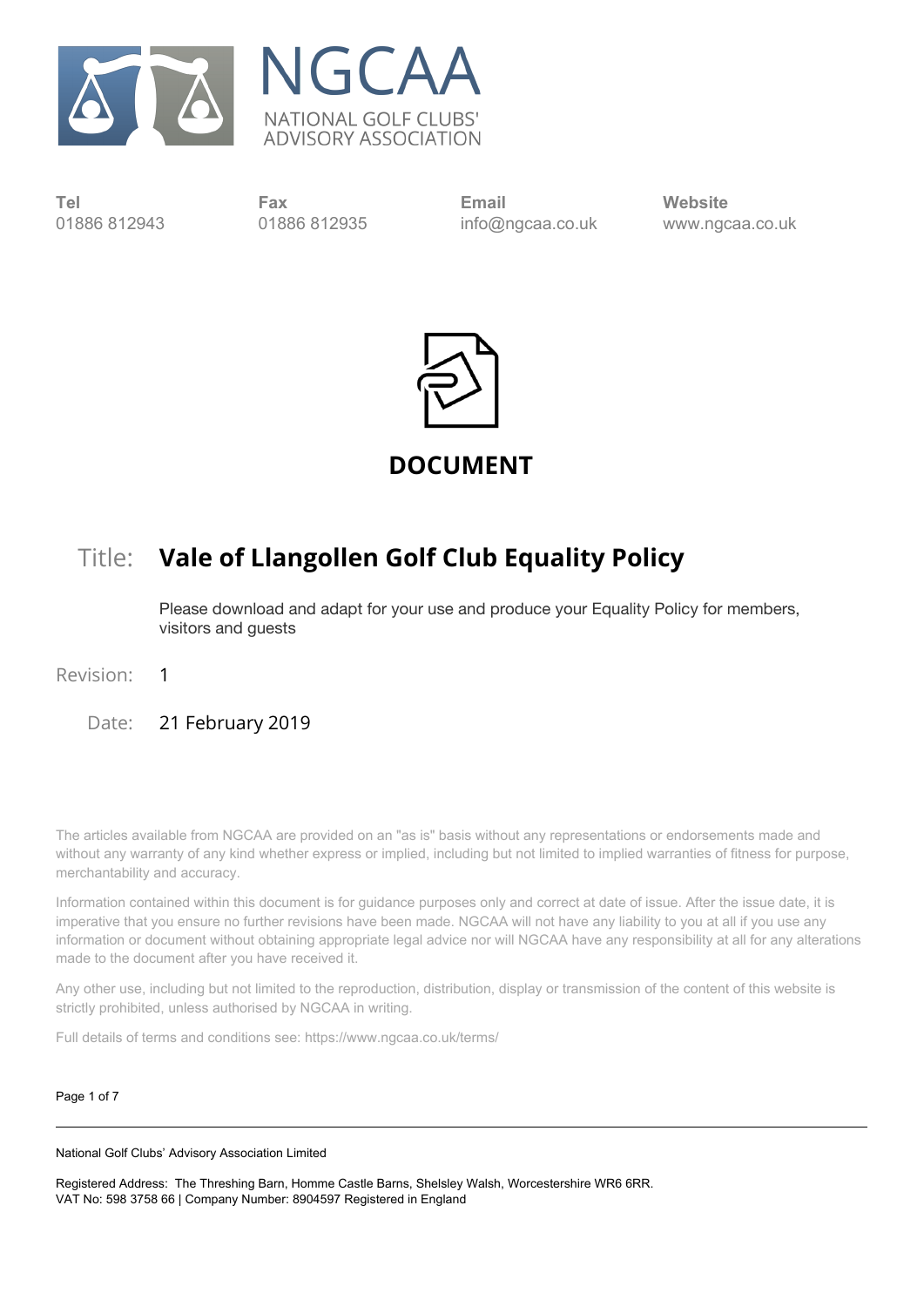# **Equal Opportunity Policy**

# **Statement of Intent**

The Vale of Llangollen Golf Club [the Club]) and such other companies and/or subsidiaries that are subject to the legal authority of the management committee/board of directors of the parent company, in compliance with the Equality Act 2010 or any statutory modification thereof, relevant English, UK and European legislation and all other statutory obligations, are resolute in their determination to pursue respective equality of status to all members, associate members, visitors, guests, volunteers, present and potential employees servants agents and service providers associated with those companies. We will endeavour to ensure that every person, as identified above, regardless of age, disability, gender reassignment, marriage and civil partnership, race, religion or belief, sex or sexual orientation, pregnancy and maternity has a genuine opportunity to participate to their full potential at all levels and in all roles within the Club.

# **Equality Policy**

In accordance with the Equality Statement of Intent agreed by the Vale of Llangollen Golf Club the management committee/board of directors of the club have produced the following Equality Policy. This policy shall be subject to annual review and shall remain effective (subject to minor changes determined only by legislation by the need to make reasonable adjustments to practices procedures and policies or as agreed by practical experience, in keeping with current legislation) during this period.

- A copy of this document is available to all paid staff, agents and service providers and volunteers of the Club together with its members, visitors, guests and associate members and its content will be covered in all induction programmes carried out or organised by the club for all such persons.
- No job application will be placed at a disadvantage by requirements or conditions which are not necessary to the performance of the job or which constitute unfair discrimination.
- All members, visitors, guests, associate members, employees, agents, service providers and volunteers have responsibilities to respect, act in accordance with and thereby support and promote the spirit and intentions of the policy.
- The policy will be available on the Club website and within the registration process, all electronic green fee enquiries will be automatically directed to the policy.
- **●** All staff, agents and service providers will receive appropriate training.

### **Membership**

The Vale of Llangollen Golf Club will ensure that each application for membership will be determined in accordance with the club's statement on equal opportunities. Other than the total maximum membership number as identified by the management committee/board of directors, no upper membership limits will be applied to any category of membership although to protect against the erosion of any group of members, the Club has agreed that a minimum of 100 spaces has been allocated to both genders. The Club may apply an upper limit on the numbers in any category provided that no category is determined by reference to any of the protected characteristics.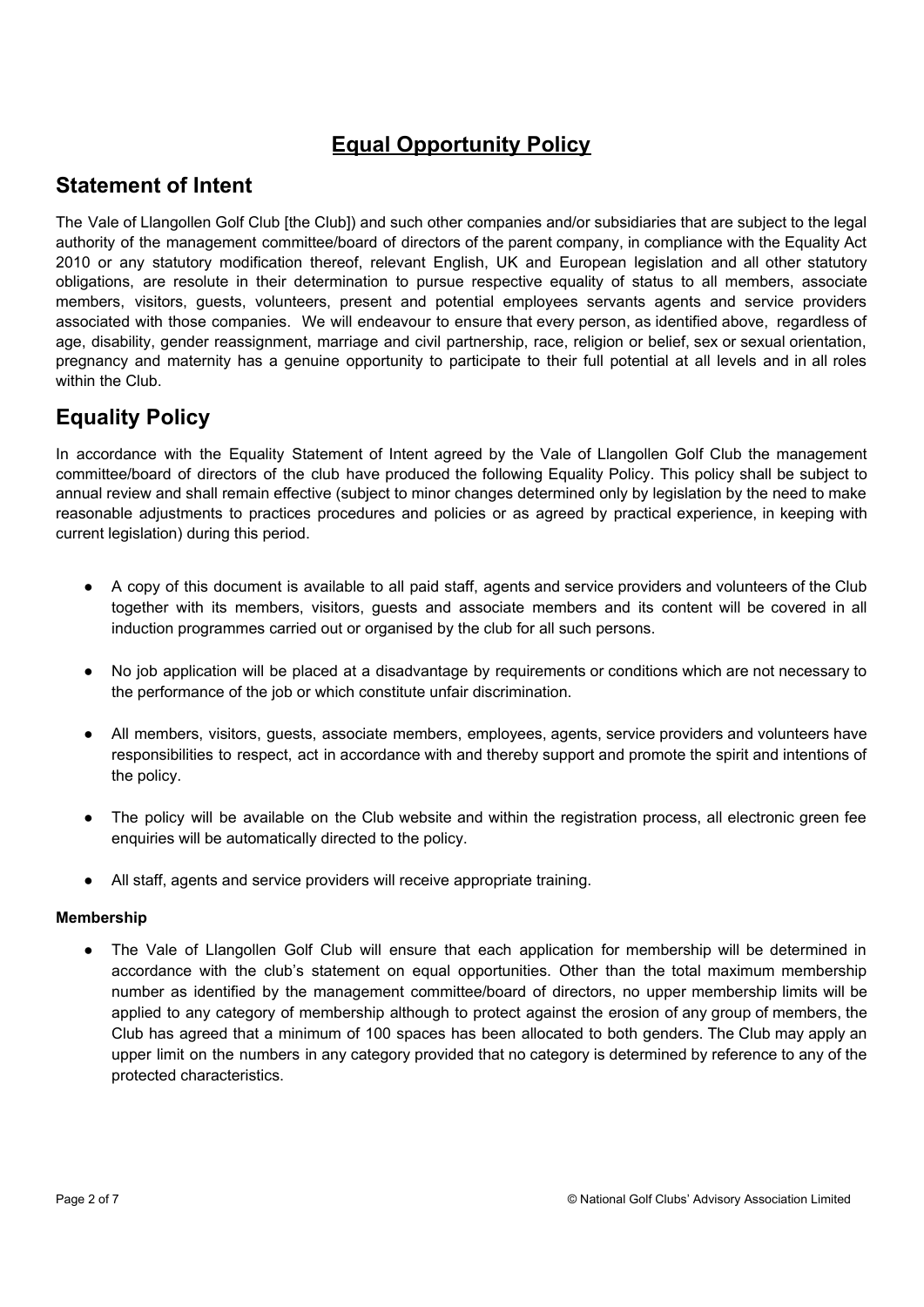- **●** All subscriptions fees are based on seven day membership and will be equal for all categories save where the club have decided the need for positive action measures and have agreed to offer financial incentives to;
	- **o** alleviate disadvantage experienced by people who share a protected characteristic as identified above,
	- **o** junior members for the duration of the specified membership status,
	- **o** encourage increased levels of membership to a pre-determined number within specific categories, which may include, for example, certain age groups or other selected under-represented groups.
- Such incentives shall only apply for the agreed duration of the specific recruitment drive initiative or until the requisite number of vacancies has been filled or, in the case of juniors, until such time as the member no longer qualifies under the age requirements of the junior section.
- **●** Applications for membership will be as determined by the management committee/board of directors of the company and will comply with the requirements of the Equality Act 2010 or any statutory modification thereof. Applicants who are considered to be suitable for membership will be allocated membership on a first come, first served basis save that the committee/board of directors/management may in their absolute discretion but only where the number of members in an under-represented has fallen below the agreed minimum and solely to protect against the erosion of that group of members admit in preference to a member of another group an applicant who has a protected characteristic of the under represented group,

## **● Membership Rights**

- **●** All material prepared, produced and distributed by, or on behalf of the Club will endeavour to promote a clear image of diversity within the club.
- **●** Clear guidance and communication will be given to all members or individuals either governing or working for the Club on its commitment to Equity through the appropriate mediums.
- **●** All participants at the Club, in whatever capacity shall receive fair and equitable treatment in all aspects of their membership.
- **●** All members will have equal access to all joint function rooms and bars at all times save where acceptable similar facilities have been provided to allow single sex occupation at certain agreed times.
- **●** Members who wish to transfer their category of membership shall have their request considered by the management committee/board of directors who will make their decision based on availability.
- All bye-laws introduced by the committee shall reflect fair and equitable treatment in respect of the club's practices policies and procedures they are designed to address.

### **Officers of the Club**

#### **Responsibilities**

The Board of directors is responsible for ensuring that the Club operates in accordance with the Memorandum of Association, the Constitution and the Rules and Bye Laws as written and updated from time to time and in conformity with the Equality Act 2010 or any statutory modification thereof.

● The Board of directors shall be elected in accordance with the procedures as identified in the Constitution of the Club.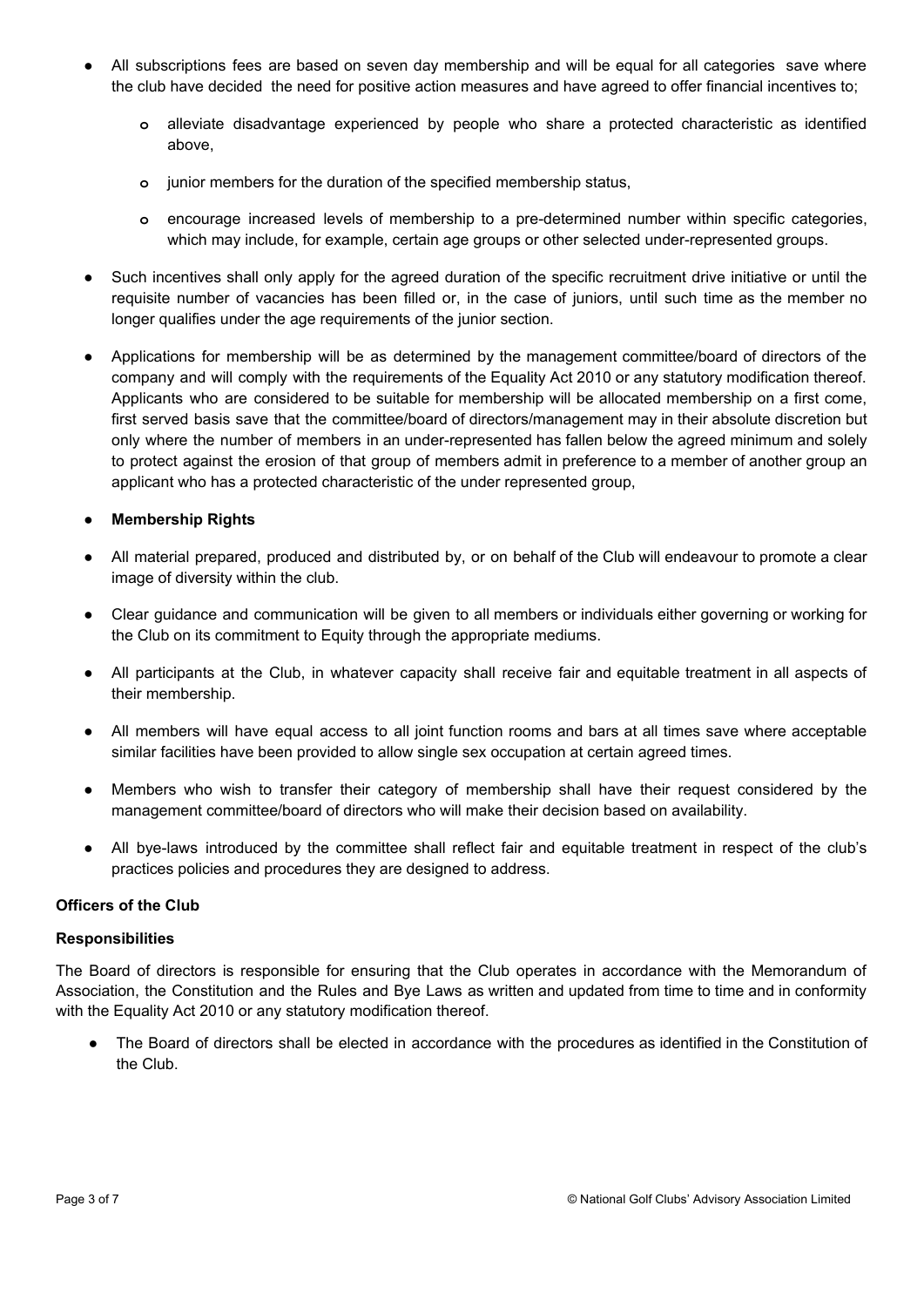● Any member who meets the criteria for election to the committee/board, shall be encouraged to allow themselves to be nominated.

## **Captaincy**

- There will be separate captains for each gender section of the club.
- **●** Proposals and nominations for each captaincy will be in accordance with the procedures as identified in the Constitution.
- **●** Each captain shall comply with the responsibilities of captaincy as identified in the Constitution and shall represent their section of the club at all events that fall within their jurisdiction under those directions.
- In their year of office the two captains shall share responsibility and authority for all club functions and will agree at the outset of their term of office those events which will be undertaken individually or jointly.

### **Presidency/Club Captain/Chairman**

- In accordance with the Constitution there shall be a Club President who shall be selected in accordance with the procedure as identified in the Constitution.
- The President shall remain in office for a period of 2 or 3 years during which time he/she will officiate at those other functions where attendance and/or responsibility has not been previously agreed to be within the scope of the office of either of the two section captains.
- The President/Captain/Chairman may delegate responsibility to either or both of the section captains at his/her discretion.
- In the event that the President is unable to fulfil his/her duties at a particular event, the responsibility to attend on his/her behalf shall be agreed between the section captains.
- The President will review the Compliance Committee reports on an annual basis to establish progress against aims and ensure the Statement and Policy remain appropriate and effective

### **Course access**

**General** All members shall enjoy equal access to the golf course at all times save only where this is superseded by the limitations of any restricted access membership.

- Conditions of Entry to club competitions shall be as specifically identified in "The Terms and Conditions of Entry".
- The playing of designated trophy competitions shall take precedence within the competition calendar of the club. On such occasions and for the duration of the allotted tee reservation, the course will only be available to participants in the competition.
- Where it can be identified that the preponderance of male competitions denies equal access to females at weekends or at regular or particular times, the club will ensure that suitable alternative opportunities for weekend play for females are included in the playing calendar the details of which will be easily accessible by all members and will be included within the Membership Handbook and /or the Rules and Byelaws of the Club.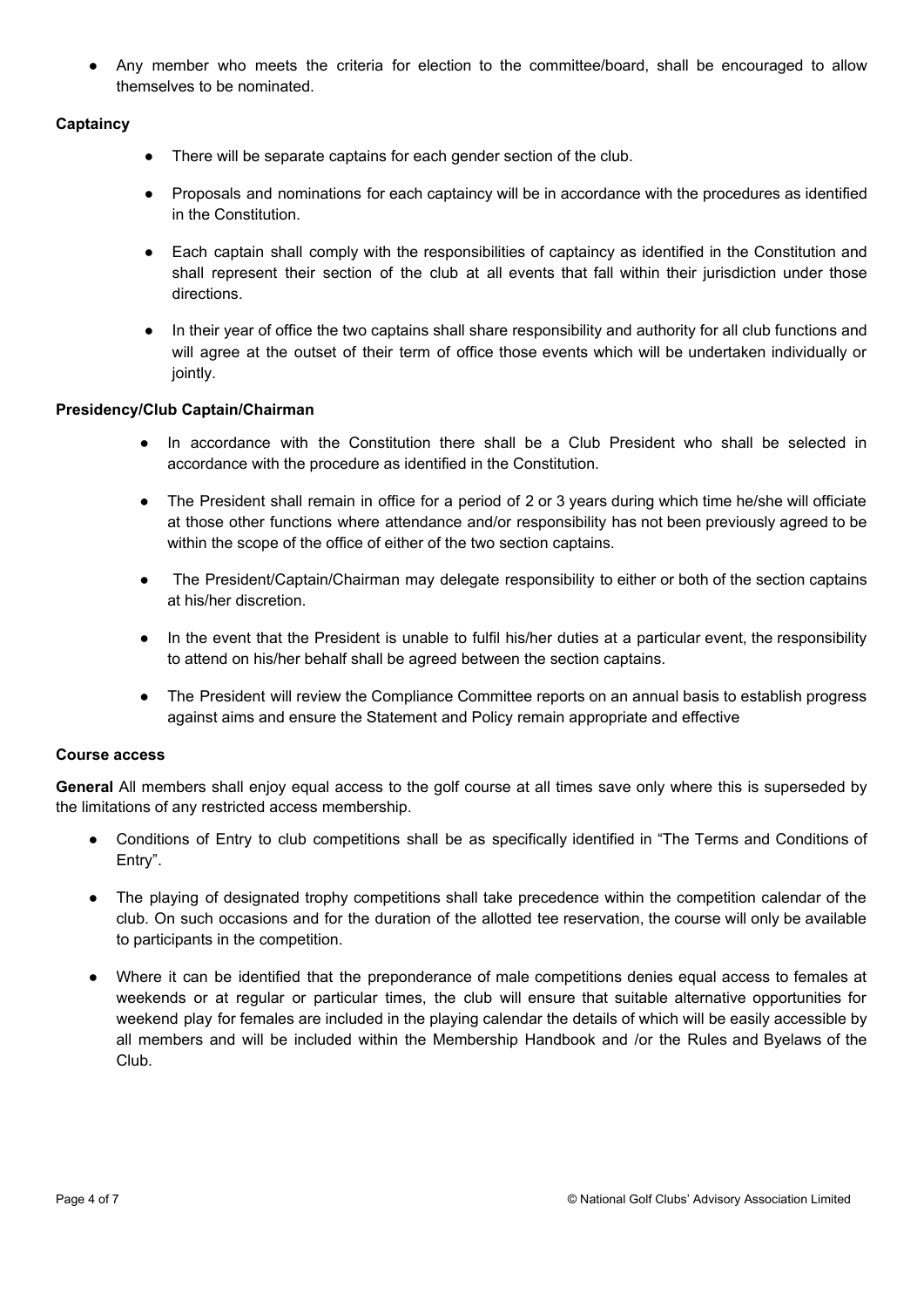- Handicap Qualifying Competitions shall be open to all members and shall be played concurrently subject only to gender variations as determined by the Council of National Golf Unions (CONGU) Unified Handicapping Scheme. Tee time availability will be in accordance with the current tee time booking procedure.
- When general play conditions prevail, access to the course shall be in accordance with the tee time booking procedure and shall allow for equal access to all categories of members.
- Individual members will not be allowed to make tee time reservations on behalf of more than eight players (for fourball play) or three tee time slots (for play in threes).

#### **Exemptions**

● The Club reserves the right to limit competition to specific age, gender or disability groups where this is necessary to ensure equitable, safe and equal competition. The Club will take positive action in providing opportunities to increase the inclusion of people from under-represented groups.

#### **Rules and Bye Laws**

The terms and conditions of membership and playing rights do not affect the R&A Rules of Golf relating to Etiquette nor the general Rules and Bye Laws of the Club.

#### **Compliance Committee**

Representatives from the committee/board will be selected to form a Compliance Committee to ensure that the requirements of the Equality Bill and the Terms and Conditions of this Equality Statement are being adhered to and to monitor and evaluate the interpretation of these documents.

- The President/Captain/Chairman will review the Compliance Committee reports on an annual basis, to establish progress against aims and ensure the Statement and Policy remain appropriate and effective.
- The Compliance Committee shall report directly to the management committee/board of directors with whom overall responsibility for ensuring adherence to the Equality Bill and the Terms and Conditions of this Equality Statement rests.
- Selection to the compliance committee shall be in accordance with the Constitution.
- The committee will review process and operation to consider the level of compliance in relation to the legislation.
- The committee should identify areas and processes for change where necessary and make reasonable adjustments to this Statement of Intent and the Equality Policy as required.
- **●** The committee should record their reasonable conclusions and track progress to completion of any changes that they recommend in consideration of the Act.

#### **Complaints**

The content of this document applies equally to members, associate members, visitors, guests, employees, servants, agents and service providers of the club. The President/Captain/Chairman has overall responsibility to the management committee/board of directors for ensuring that the requirements of this document are implemented. The day to day responsibility for the Statement of Intent and Equality Policy will rest with the Secretary/Manager.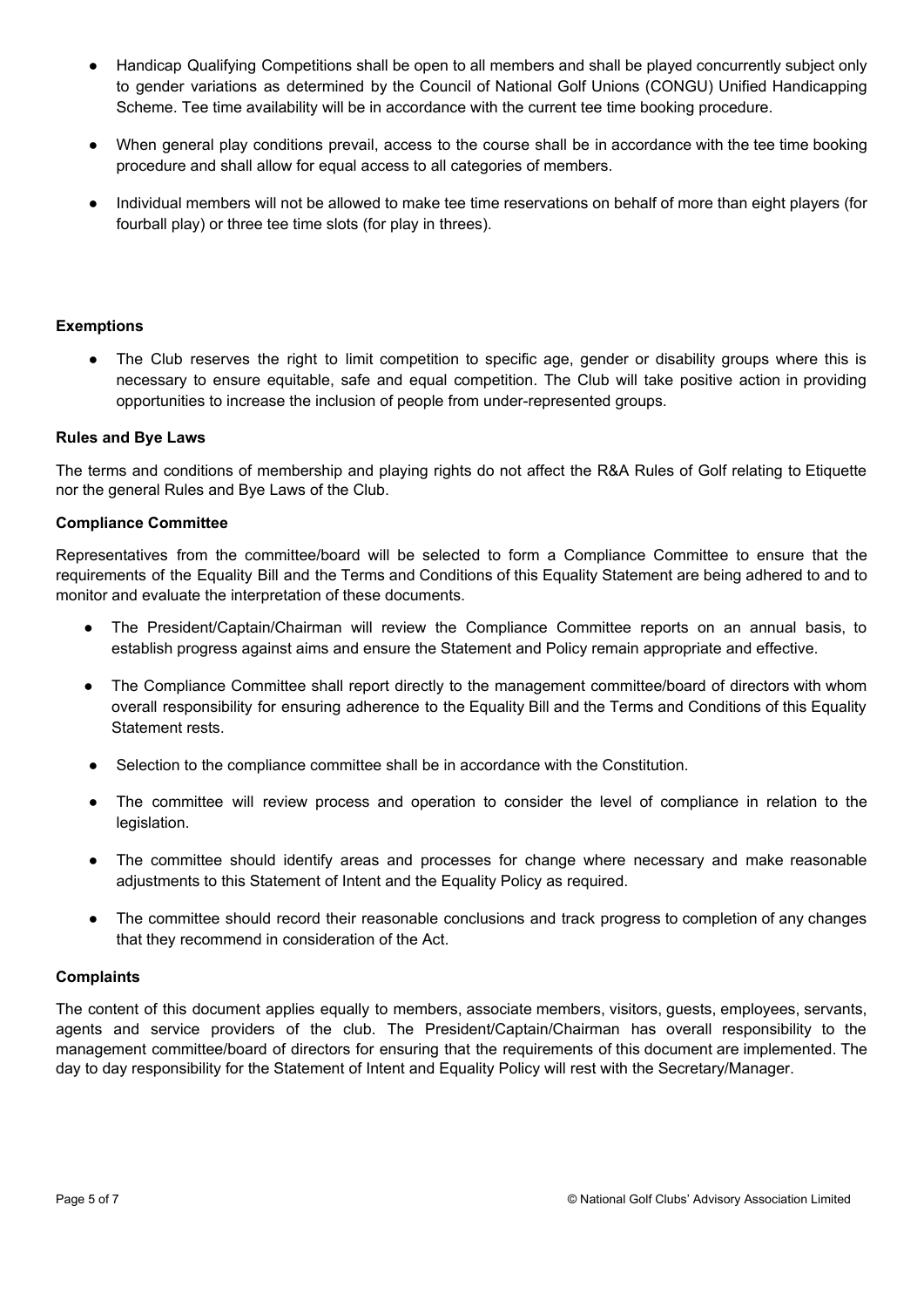- Any complaint or grievance will be dealt with via the appropriate policy and procedures, e.g. Disciplinary Procedure, Grievance Procedure or Mediation process.
- Allegations of inequitable behaviour emanating from the actions of an employee of the club will be investigated in accordance with the terms and conditions of employment relating to that employee.
- Allegations of inequitable behaviour emanating from the actions of the club Professional or any of his staff who are members of the Professional Golfers Association (PGA) will be investigated in accordance with the terms and conditions of the agreed contract between the Club and the Professional staff or if none within the Complaints Procedure applying to a Breach of the Club's Equity Policy. All incidents and allegations shall be notified to the PGA for their records.
- Allegations of inequitable behaviour emanating from the actions of a member towards a fellow member, an associate member, a visitor, a guest, an employee, servant agent or service provider will be investigated within the Complaints Procedure applying to a Breach of the Club Equity Policy. If an incident involving a member of the Club is alleged to have occurred touching upon the conduct of a member at another golf club and reported to the Club in accordance with that club's policies, the member shall be subject to a Disciplinary Hearing at the Club.
- Allegations of inequitable behaviour emanating from the actions of a casual visitor to the club who is a member of a golf club affiliated to the English, Scottish or Welsh Golf Unions towards a member, an employee, visitor, or guest will be initially investigated by the Secretary/Manager of the Club. If the evidence leads the secretary/manager to conclude that a breach of the Club Equity Policy has likely occurred, the evidence should be passed to the home club of the alleged offender to be further investigated and dealt with in accordance with their Disciplinary Procedures. If the home club declines to investigate the allegation the Club may refer the incident to their County Union/County Association for action under their Disciplinary Policy and Procedures. If the County Union/Association declines to investigate the Club may refer the incident to the relevant Home Golf Union for action under their Disciplinary Policy and Procedures. If such a situation occurs and the allegation is proven, the Club, in addition to any sanction imposed at that hearing, will exercise their own prerogative in respect of initiating an appropriate action and which will be limited to the authority of the Club, against the alleged offender on behalf of the Club.
- Allegations of inequitable behaviour emanating from the actions of a casual visitor to the club who is not a member of a golf club affiliated to any of the Home Unions towards a member, an employee, visitor or guest will be initially investigated by the Secretary/Manager of the Club. If the evidence leads the secretary/manager to conclude that a breach of the Club Equity Policy has likely occurred, the evidence should be passed to the appropriate authorities for action under the Equality Laws and to the relevant Home Union for action under their Disciplinary Policy and Procedures. If such a situation occurs and the allegation is proven, the Club, in addition to any sanction imposed at that hearing, will exercise their own prerogative in respect of initiating an action against the alleged offender banning them from the Club for a period of time to be agreed. In the event that an allegation is proven the Club (cognisant of Human Rights Law) will use its best endeavours to notify other clubs of the outcome and of the name of the offender.
- In all cases the alleged offender will be invited to attend the Disciplinary Hearing. If this invitation is declined then the hearing shall proceed *absente reo.*

If any dispute arises in connection with this policy, the parties will attempt to settle it by mediation in accordance with the Mediation Procedure of the National Golf Club's Advisory Association (NGCAA). Unless otherwise agreed between the parties, the mediator will be nominated by the Chairman of the NGCAA. To initiate the mediation a party must give notice in writing ('ADR notice') to the other party(ies) to the dispute requesting a mediation. A copy of the request should be sent to the NGCAA. The mediation will start not later than 56 days after the date of the ADR notice. The commencement of mediation will not prevent the party(ies) commencing or continuing court proceedings/an arbitration.